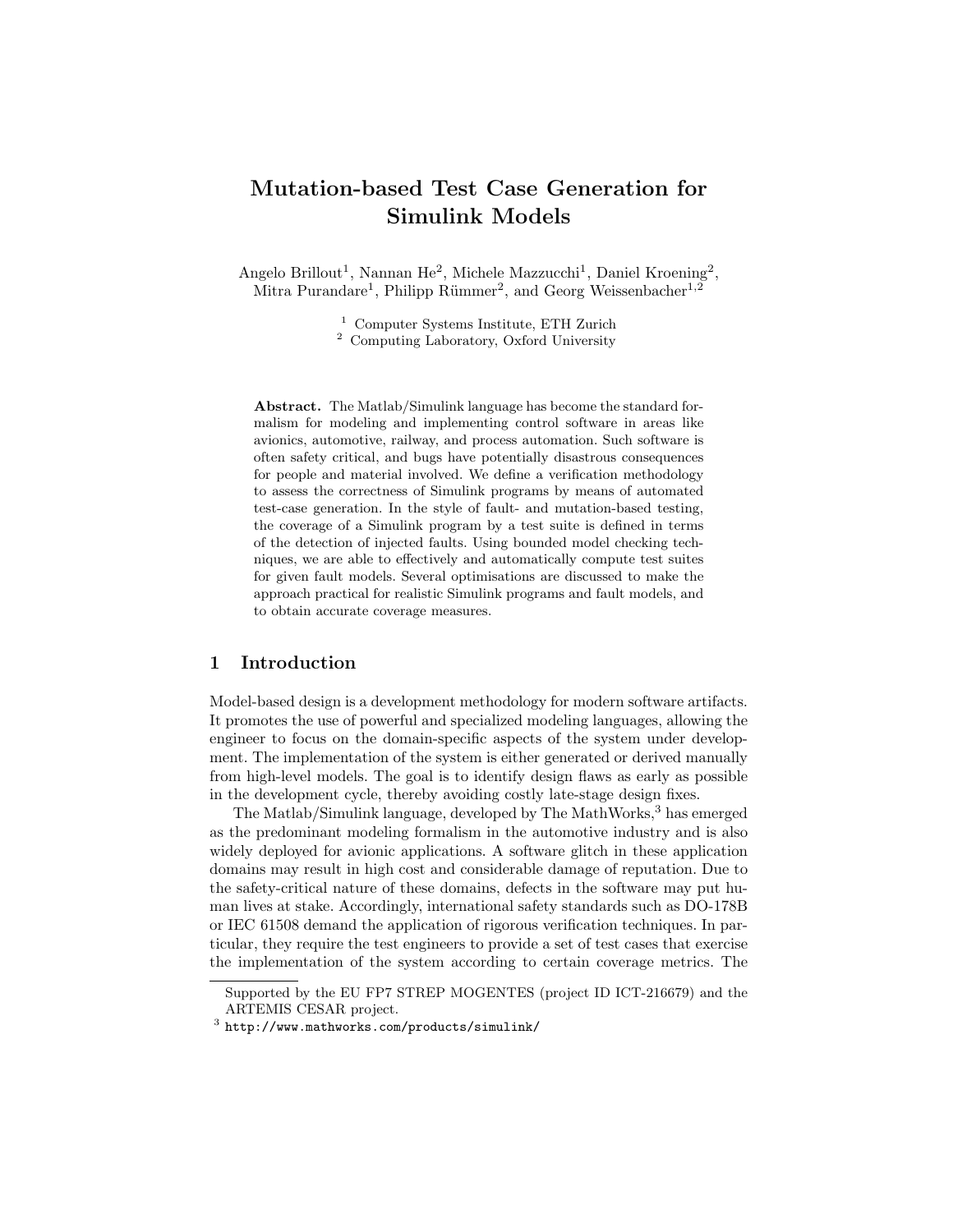effort to create appropriate test suites is substantial, and the execution of the test suites is time consuming. There is therefore a strong incentive to automate the generation of test cases and to keep the resulting test suite small.

Model-based testing is an application of model-based design for deriving test cases from a model of the design, which promises better scalability and is applicable before the implementation phase. In the context of model-based testing, the question of suitable coverage metrics has to be reconsidered: traditional metrics such as location or branch coverage are no longer meaningful, since the test cases are not derived from implementation source code. In this paper, we focus on mutation testing: the quality of the test suite is assessed by injecting mutations into the model and by measuring which percentage of these modifications can be detected when exercising the test cases. We say that a modification is detected if we can observe that the modified and the original model generate different output signals. The resulting test vectors can be used to check that the model satisfies requirements or can be applied to an implementation of the design.

The generation of test suites that achieve high mutation coverage is difficult. We use *model checking* [1] for this task, as it is also able to address the issue of equivalent mutants. The application of model checking to generate high-coverage test suites has become commonplace (see, for instance, [2] for an application in the automotive domain). Test case generation for Simulink models is complicated by the fact that the Simulink language lacks a formal semantics and makes heavy use of floating-point arithmetic.

Contribution. We describe an application of the bounded model checking engine CBMC [3] to generate test suites for Simulink models with high mutation coverage. The implementation features precise reasoning with respect to the floating-point semantics of the models. The computational complexity of the underlying model checking algorithm requires us to deploy a number of heuristics to achieve the desired coverage if the number of mutations is large. Moreover, these heuristics also serve the orthogonal purpose of keeping the number of redundant test cases small in order to reduce the time required to execute the test suite.

Related Work. We briefly relate our work to other tools that generate testvectors by means of software model checkers. A number of papers report applications of Cbmc or similar techniques for generating high-coverage test suites [4–6]. These implementations are very similar to ours. There are also reports of the use of predicate abstraction in test-vector generation, e.g., using Slam [7] and BLAST [8].

We refer the reader to [9] for a broad survey on mutation testing. We only consider mutant models with single mutations, whereas other authors also consider combinations of faults [10]. Do and Rothermel [11] proposes to use mutations to prioritise test cases to increase a test suite's rate of fault detection.

Schuler et al. [12] discusses the impact of equivalent mutations (mutations that keep the semantics of the model unchanged) and presents an approach to detect such mutations by means of checking dynamic invariants. We propose a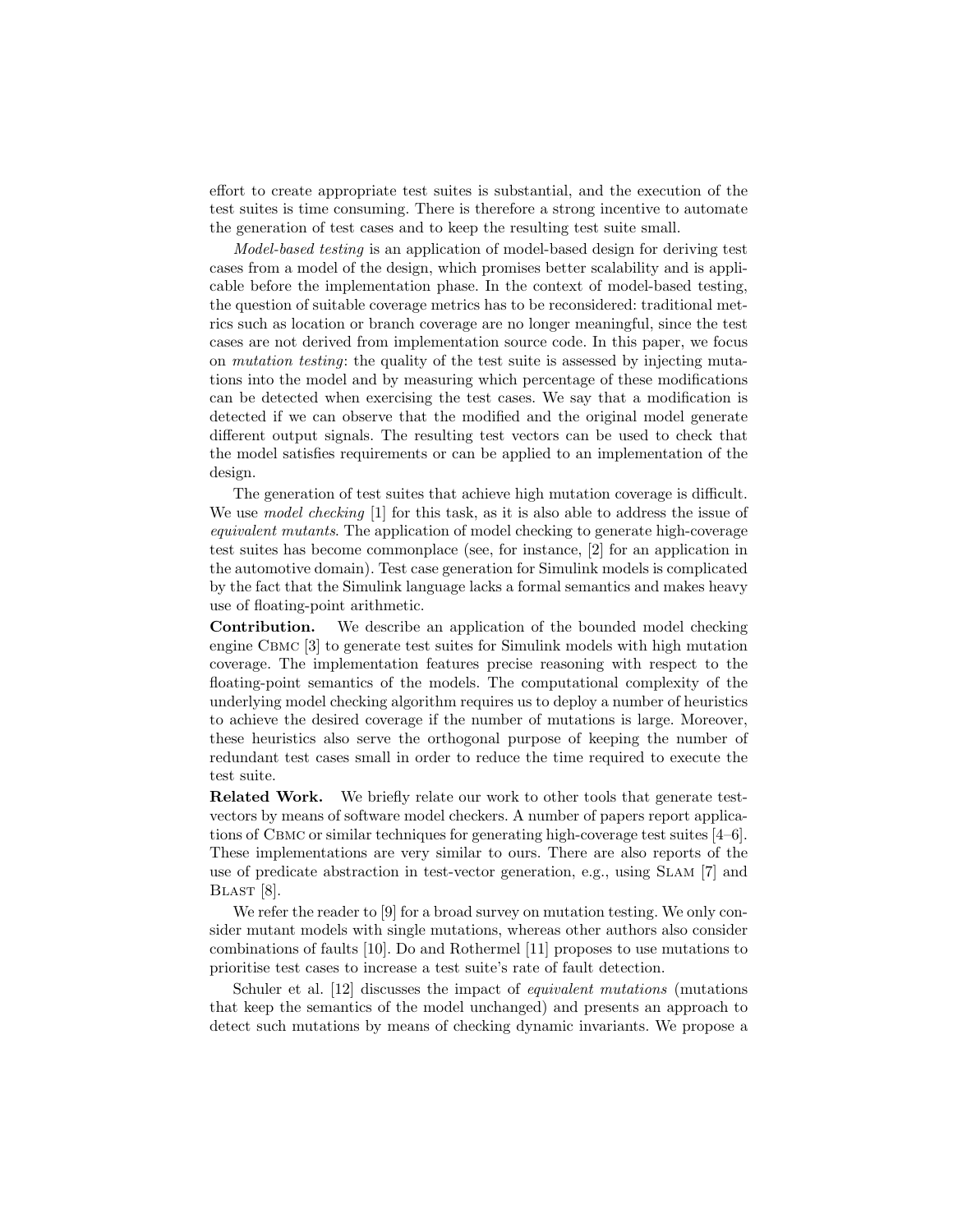similar approach in Section 5, but we rely on invariants statically generated by means of verification techniques such as k-induction.

We also relate our work to other methods for analyzing Simulink models. Most tools that aim at formal analyses of Simulink models focus on a particular and usually relatively small fragment. In particular, models that contain ANSI-C are often not considered [13–15]. Strichman and Ryabtsev [16] uses an automated decision procedure to validate code generated by Simulink against a set of verification conditions extracted from the model.

Another issue is the floating-point semantics of Simulink. Tools such as the Simulink Design Verifier rely on approximations of floating point arithmetic by means of infinite-precision rational numbers [17]. In contrast to that, we use a bit-accurate representation of floating-point arithmetic, as presented in [18]. We are therefore able to analyse the exact behaviour of the model rather than an approximation. Furthermore, our bit-level technique enables the use of mutations such as bit-flips in data values.

Outline. Section 2 describes the transformation of Simulink diagrams into an intermediate representation amenable to static analysis. This translation process conclusively determines the semantics of the model. Section 3 discusses how fault injection and mutations of the model and (bounded) model checking can be used to generate test cases. For this purpose, we rely on a model checking technique able to deal with floating-point arithmetic. We present a novel algorithm which aims at identifying efficient test cases that cover more than one mutation, thus reducing the size of the test suite and improving the performance of the testcase generation process in Section 4. In Section 5, we discuss strategies to detect mutations that do not have an observable impact on the model.

# 2 Simulink Models

The Simulink language is a graphical modeling language comprising block diagrams and an extensive set of block libraries. An example of a Simulink model is presented in Figure 1. Due to the complexity of the language and the lack of formal semantics, Simulink models are not directly amenable to automated analysis. We present a front-end to transform these models into intermediate ANSI-C programs with well-defined semantics. This transformation is performed fully automatically and allows us to separate the ambiguity issues in the Simulink semantics from our test case generation process.

Each Simulink block is associated with a type. We define the meaning of blocks of a particular type by means of C code, which is organized in a library. This library can be independently refined or modified (e.g., to add a new blocktype definition) without the need to change the transformation process.

A block-type X is defined with the following artifacts:

- $-$  X<sub>in</sub>t: a C struct that defines the input ports of X.
- $-$  X\_out\_t: a C struct that defines the output ports of X.
- $-$  X-props  $\pm$ : a C struct that specifies the verification-relevant properties of X.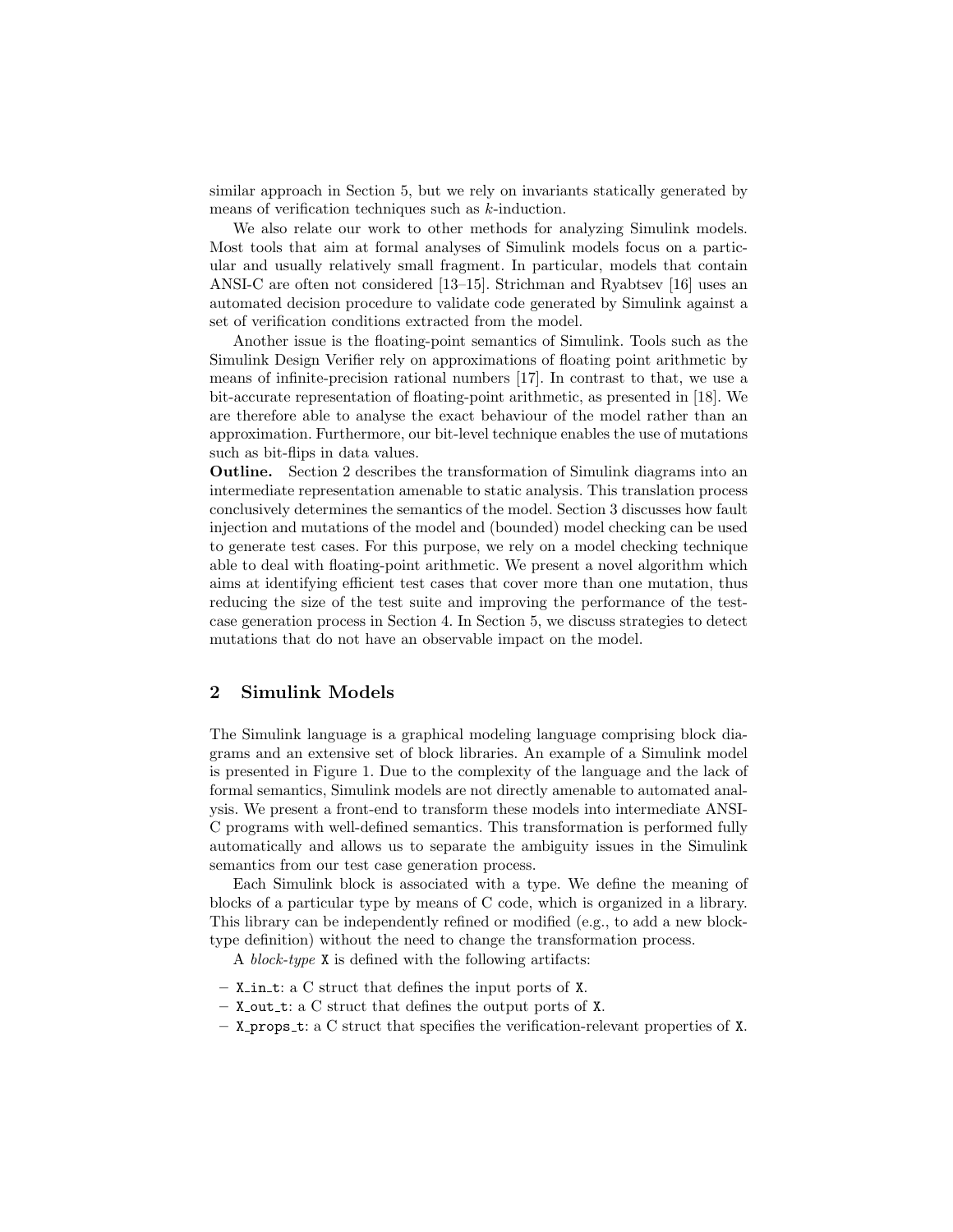

Fig. 1: A Simulink model example

– X semfun: a C function that defines the semantics of X as a mapping from input ports to output ports. Its declaration format is X out t\* X semfun(X props t \*prop, X in t \*in).

Currently, our Simulink front-end supports a set of commonly used block types that belong to a variety of Simulink libraries, such as Math, Discrete, Logic and Bit, Sinks, Sources, Ports&Subsystems, Discontinuities, Signal Routing, Signal Attributes and Model Verification. Some important block types include Subsystems, Unit Delay that forms feedback loops, Switches, and From/Goto pairs. With our uniform definition artifacts, further block types can easily be added to the library as needed. Support for Stateflow diagrams is under development.

The transformation source is a Simulink model composed of a set of interconnected blocks, organized into a hierarchy of subsystems. The front-end parses the model, flattens the hierarchy and derives an appropriate block execution order which determines the simulation order of blocks in the resulting ANSI-C model. The front-end identifies the type and property specifications of each individual block instance and maps it to the corresponding block-type definition in the library. Then, it determines which C block-type definitions need to be included and assigns values to block properties. Some analyses like type inference are also performed during the transformation to resolve ambiguities in the Simulink model.

Figure 2 shows the basic structure of the C code transformed from the model in Figure 1 with the front-end. Our analysis and test-case generation approach based on the resulting C code is introduced in the sections below.

# 3 Generating Test Cases using Mutations

### 3.1 Overview

Many existing test case generation techniques permit the generation of test suites that satisfy structural coverage criteria such as condition or statement coverage.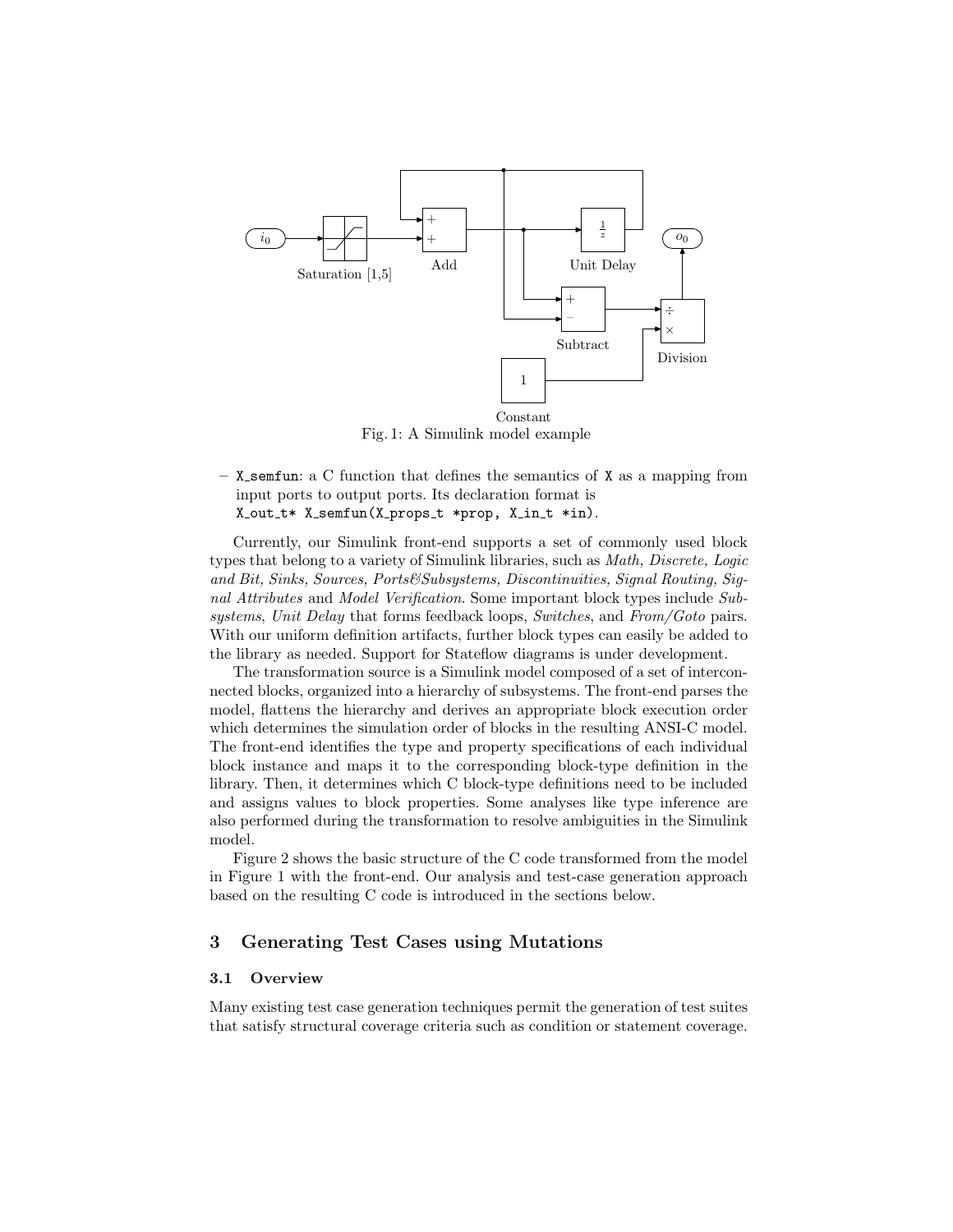```
/* 1. Links to blocktypes definitions */
#include <Sum.h> // Corresponds to the Add block
...
/* 2. Declaration and initialization of block instances */
Sum_in_t b3_in ;
Sum_out_t b3_out ;
const Sum\_prop_t b3_props = {. Inputs = "++"}; ...
/* 3. Simulation loop: define data dependencies w.r.t.block connections extracted from the model */
int main () {
  for ( sim_time = START ; sim_time < END ; sim_time += sim_step ) {
    b3<sub>-</sub>in . port1 = b7<sub>-</sub>out . port1;
    b3_in.port2 = b2_out.port2;
    b3_out = *Sum_semfun (kb3_props, kb3_in); ...}
}
```
Fig. 2: Structural overview of the C code transformed from a Simulink model

One approach to achieve such coverage is to use a model checker, which can generate counterexamples that demonstrate the reachability of certain statements or conditions.

The following sections present mutation-based test case generation (TCG) using bounded model checking (see Section 3.2). We describe how test cases can be extracted automatically from a model or implementation  $M$  by injecting mutations or faults into  $M$  (producing in a *mutant model M'*) and checking the equivalence of M and  $M'$  by means of model checking. If M and  $M'$  are not equivalent, a model checking tool is able to generate a witness for the inequality (a counterexample for equality). This counterexample determines a set of input values for which the executions of  $M$  and  $M'$  produce different outputs.

The coverage criteria for fault-based testing in our work are based on syntactic and semantic modifications of the model. Given a modification to the model, the aim is to generate a test case that demonstrates the resulting change of the behavior. Simple structural coverage metrics are not sufficient, since even exhaustive coverage criteria such as modified condition/decision coverage (MC/DC) provide no guarantee that the error resulting from the modification of the model has a visible impact on the behavior generated by exercising the test suite.

The fault-driven test case generation approach is inspired by mutation testing and fault injection:

– Mutation testing denotes the method of making (syntactic) modifications to the source code of the implementation. The intention is to evaluate a given test suite based on whether it is able to detect the introduced faults and to aid the generation of additional meaningful test cases.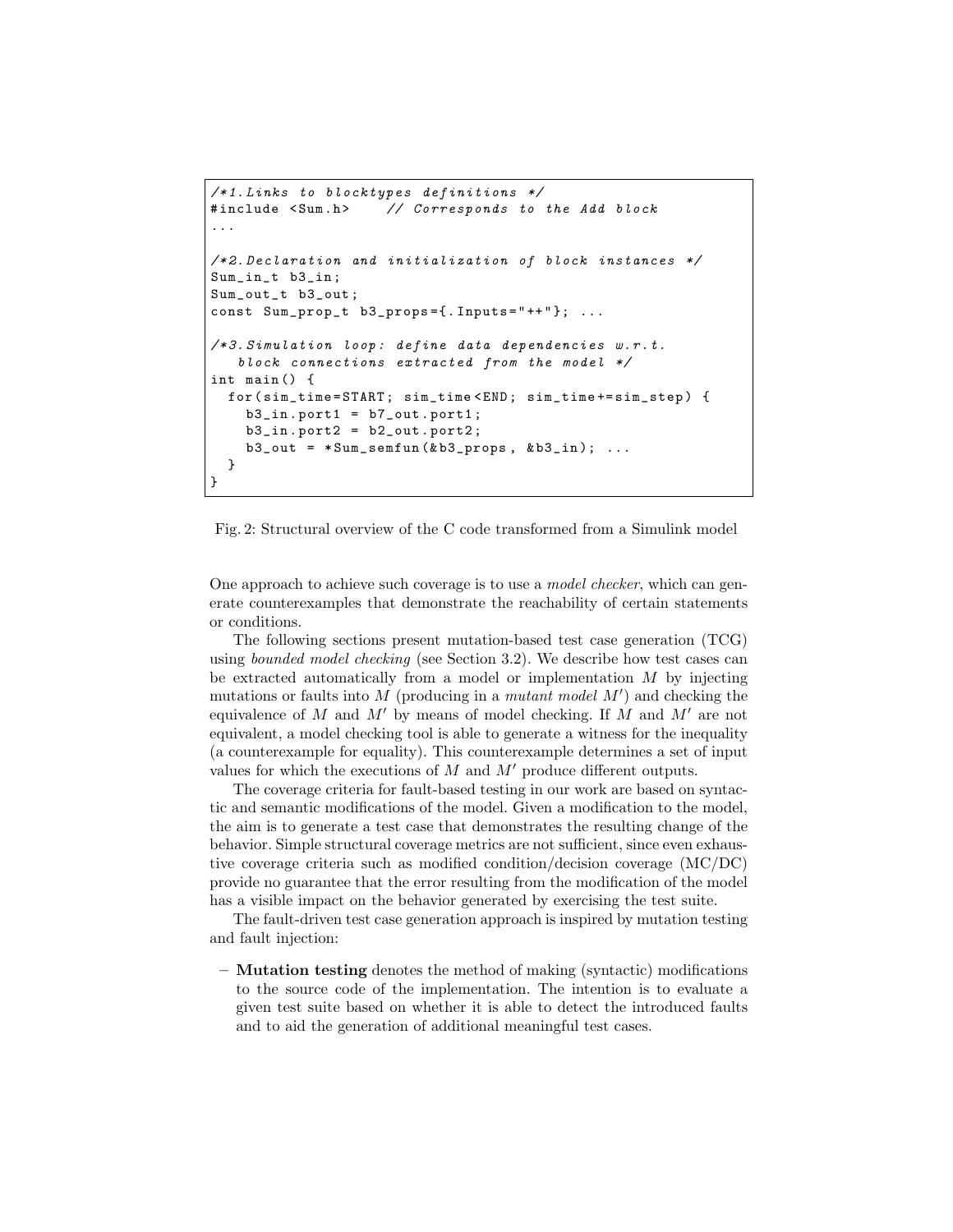– Fault injection. Fault injection triggers the occurrences of faults in the system under test. The main purpose of this technique is to evaluate the error handling mechanisms of the system.

Examples for injected faults and mutations are provided in Section 3.5. The common idea underlying both approaches is to make modifications to the system and to run test cases that demonstrate the impact of these changes.

The following subsection provides a brief overview over the formal verification techniques we apply to generate test suites from models containing mutations or failure modes.

### 3.2 Bounded Model Checking

Model checking, in the most general sense, is a technique that explores the reachable states of a model in order to determine whether a given specification is satisfied [1]. It differs from testing in so far as it aims at an exhaustive exploration of the state space of the model or program under test, thereby providing a correctness guarantee that is rarely achieved by means of testing. If the specification is violated, model checking tools are often able to provide a counterexample, i.e., a witness that demonstrates how the specification can be violated in the model.

Bounded model checking (BMC) is a variation of model checking which restricts the exploration to execution traces up to a certain (user-defined) length  $k$ . BMC either provides a guarantee that the first  $k$  execution steps of the program are correct with respect to the property  $P$  or a counterexample of length at most  $k$ . The ability to report counterexamples is the essential feature we use to generate test cases. The disadvantage of model checking is that it does not scale as well as testing.

Figure 3a illustrates the schema of a Simulink model with a feedback loop. Simulink diagrams comprise blocks instances and signals and wires representing the connections between these blocks. These components determine the input and output signals (i and  $o$ , respectively) and the transition function  $R$ represented by the model. A bounded model checking algorithm unwinds such models as indicated in Figure 3b; the signals  $i_i$  and  $o_i$  refer to the input and output signals in the  $i^{th}$  step (or point in time), respectively, and  $\star$  denotes an undefined/non-deterministic signal value.

For the purpose of test case generation it suffices to determine whether certain states in a model are reachable. A model is specified by a formula representing a (possibly partial) transition relation  $R$  (e.g., specified by means of a Simulink diagram or ANSI-C program) and a predicate  $I$  that determines the valid initial states of the model. The transition relation  $R$  relates the current state of the model to its successor states (i.e., the potential states after one step). The structure of R may be further detailed by means of a *control flow graph*, which partitions R into a separate transition function for each program location. This simple formalism is sufficiently general to allow imperative models (such as C programs or state charts) as well as data flow models (such as Simulink models).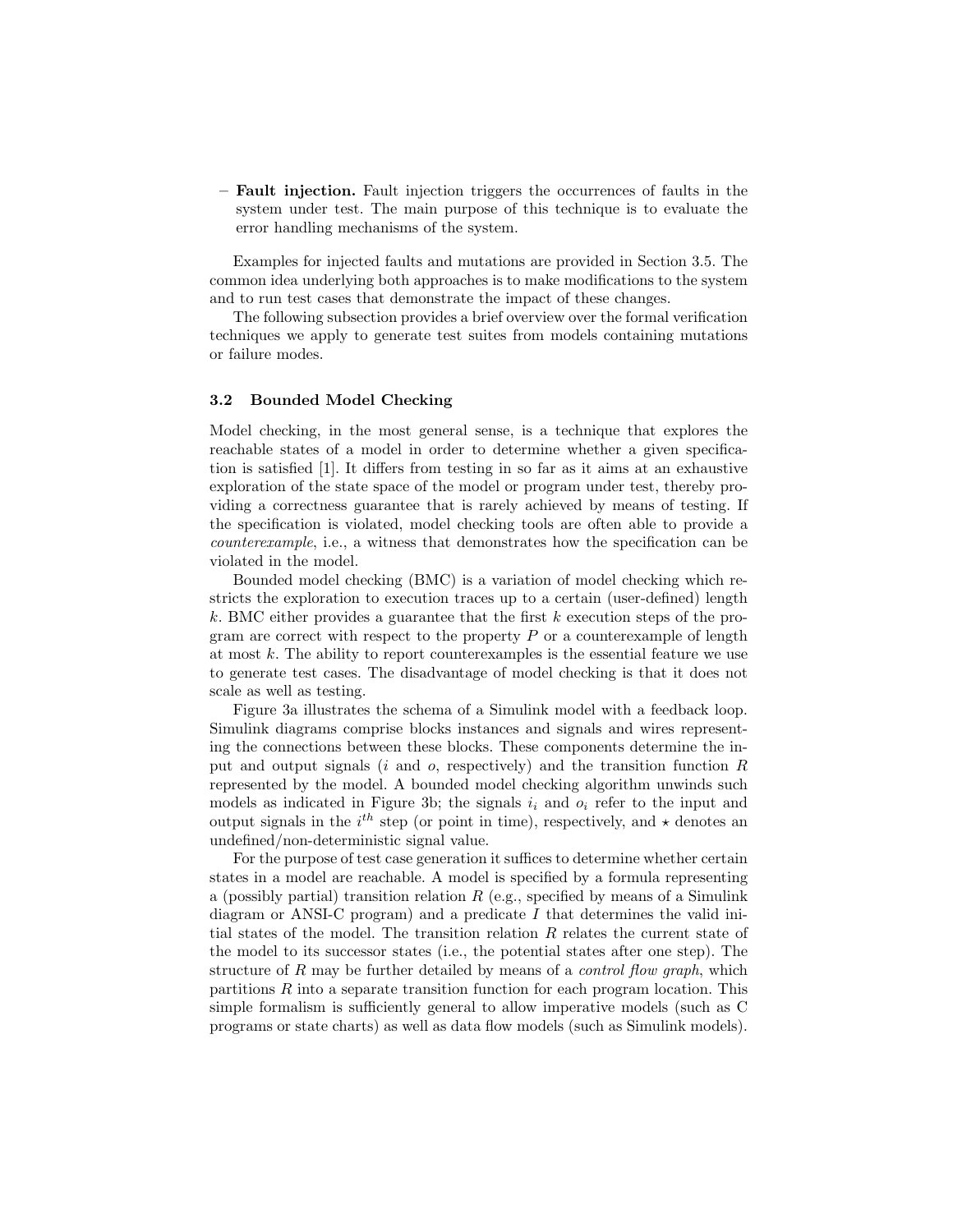

(a) Schema of a Simulink model with a loop



Fig. 3: Unwinding Simulink models

Furthermore, the predicate I characterizes the set of valid initial states of the model (this may be the safe or reset state of the system), i.e.,  $I(s)$  holds if s is a valid initial state.

A path (or execution trace)  $\pi$  of the model is a sequence of states  $s_0, s_1, \ldots, s_n$ such that the adjacent pairs  $s_i$ ,  $s_{i+1}$  of states in that sequence are related by R (i.e.,  $\bigwedge_{i=0}^{n-1} R(s_i, s_{i+1})\big)$ , and  $I(s_0)$  holds (i.e.,  $s_0$  is a valid initial state). A state is induced by the values of the variables (or wires and signals) of the model. In reactive models, the variables are typically partitioned into input variables, hidden (or internal) variables, and output variables. The observable part of an execution trace is therefore the sequence of inputs and the resulting sequence of outputs. Given a state  $s_i$ , we use  $s_i.i$  to refer to the input, and  $s_i.o$  to denote the output.

### 3.3 Equivalence Checking

Formal Equivalence Checking is a technique used to formally prove that two models  $M$  and  $M'$  exhibit the same observable behavior [19]. This is achieved by comparing the input and the output behavior of the two models. To construct a test-scenario (i.e., a sequence of input/output pairs), we are interested in checking whether for a given input sequence the outputs in the first  $k$  steps of the executions of the models match. This notion of "k-equivalence" is decidable, assuming that the input and output values have a finite range.

Whether two given models are k-equivalent can be decided using model checking. Given two models M and  $M'$  (comprising the transition functions R and R' and the initial state predicates  $I$  and  $I'$ , respectively), we can check (assuming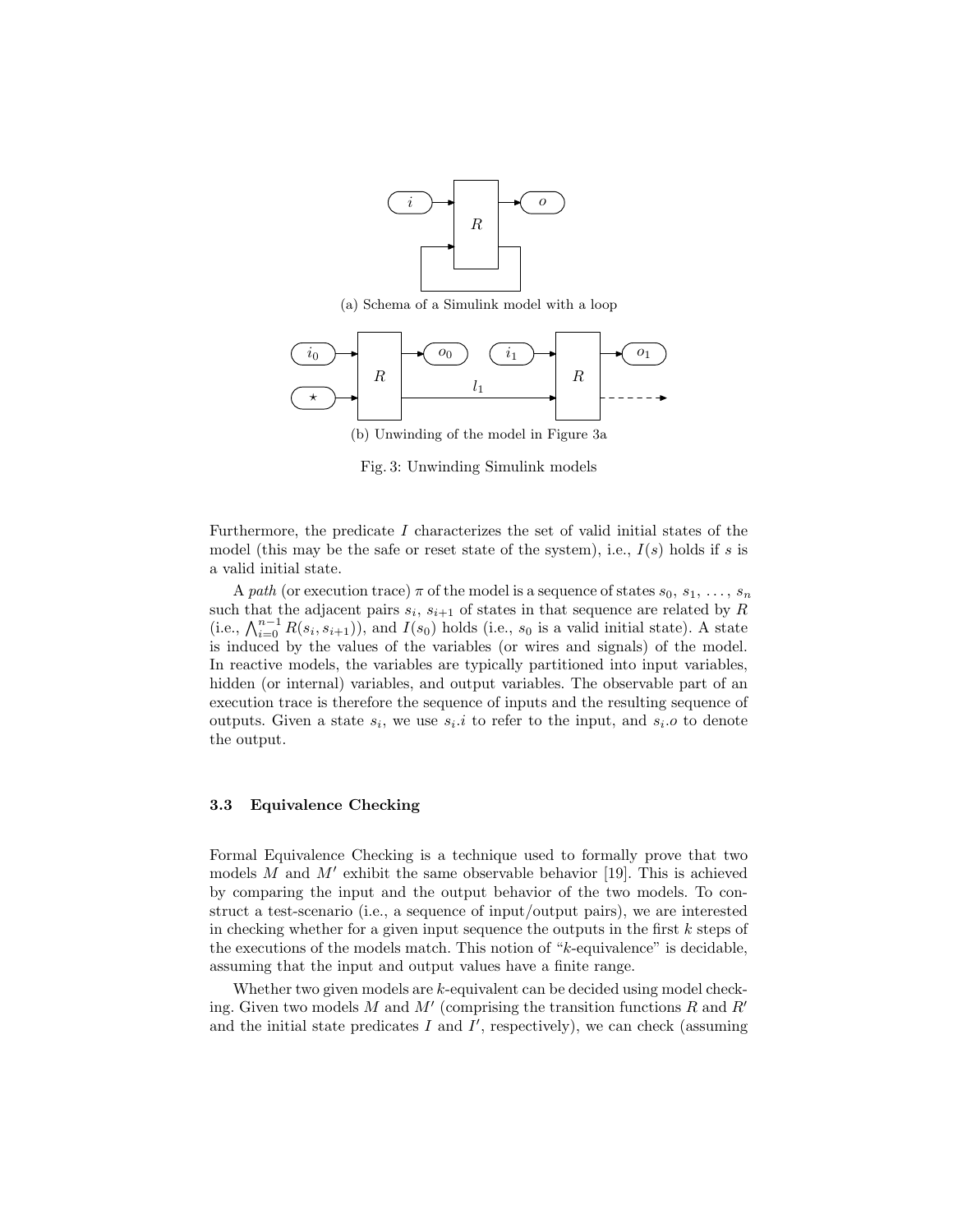that the size of the states is finite) whether the following is satisfiable:

^ k i=0 si .i = s 0 i .i | {z } equality of all inputs ∧ I(s0) ∧ k ^−1 i=0 R(s<sup>i</sup> , si+1) | {z } first model ∧ I 0 (s 0 0 ) ∧ k ^−1 i=0 R 0 (s 0 i , s0 <sup>i</sup>+1) | {z } second model ∧ \_ k i=0 si .o 6= s 0 i .o | {z } inequality of an output (1)

Any satisfying assignment to this formula represents two executions of M and  $M'$  that yield a different output sequence. The models are equivalent (up to  $k$ steps) if Formula (1) is unsatisfiable.

Checking software equivalence is more complicated, since the two programs rarely perform input/output in lockstep. Algorithmic details of equivalence checking using BMC are covered in [3]. An approach based on predicate abstraction [20] is presented in [21].

### 3.4 Floating-Point Arithmetic

Simulink models make heavy use of floating-point arithmetic (FPA). Although reasoning about FPA is an active field of research, existing methods are primarily tailored to interactive proof assistants (e.g., [22, 23]) or abstract floating-point number to intervals of the reals (e.g., [24, 25]). The methods of the first kind are unsuitable for automated tools, while the latter ones are not able to construct models for satisfiable formulae and therefore cannot be used for test-case generation. Currently, there are only few model checkers that handle FPA accurately.

In our model checker CBMC, we use the mixed abstraction framework described in [18]. By using both over- and under-approximations simultaneously, combined with a novel abstraction refinement approach, we are able to achieve both accurate reasoning and a significantly better performance than ordinary bit-blasting approaches [26].

Previous work on test case generation for Simulink programs, for instance in the Simulink Design Verifier [17], employs approximations of floating-point arithmetic by means of infinite-precision rational numbers. While this allows efficient reasoning in the case of models only containing linear arithmetic, rationals do not faithfully reflect the actual behavior of Simulink programs: in equivalence checking, it can happen that Simulink models are erroneously reported as equivalent (although they are not with FPA semantics), or that equivalent Simulink models are erroneously reported as non-equivalent. This is particularly relevant because unexpected over- or underflows due to FPA semantics can be hard to detect, but can have profound consequences.

We illustrate the inconsistencies between rational arithmetic and FPA using the Simulink model in Figure 1. The model contains a feedback loop that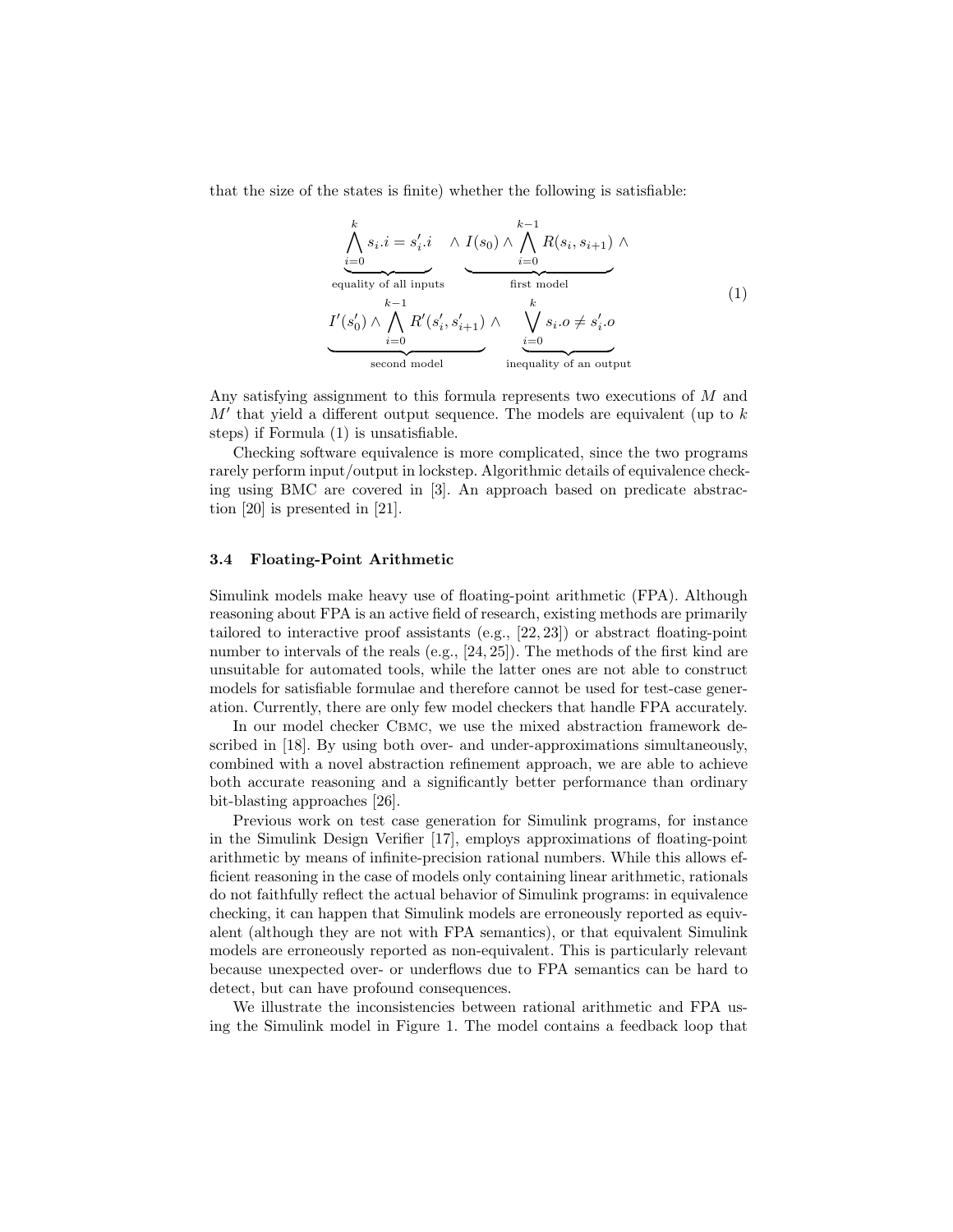computes the consecutive sums

$$
t_n = \sum_{j=1}^n i_j
$$

given the stream  $i_1, i_2, i_3, \ldots$  of inputs. Furthermore, in each time frame, the quotient

$$
\frac{1}{t_n - t_{n-1}}
$$

is computed. Because the inputs are constrained to the interval [1, 5] with the help of a Saturation block, and since  $t_n = t_{n-1} + i_n$ , the computation of the fraction will always succeed when computing with infinite-precision rational numbers. If the model is implemented and executed using floating-point numbers, however, the stream of sums  $t_1, t_2, t_3, \ldots$  will eventually get stationary due to lack of precision: in FPA, it is the case that  $a + b = a$  if a is a very large and b a very small number. As soon as  $t_n = t_{n-1}$  occurs in the sequence of sums, the computation of the quotient will raise a division-by-zero exception.

The use of a bit-accurate decision procedure has further advantages in the context of mutation testing: Many fault models are based on bit-level modifications (such as single-bit-stuck-at faults). The effect of these mutations is trivial to model using a propositional formula, and SAT-solvers can deal with the resulting encoding very efficiently. For instance, modeling a single-bit-stuck-at-1 fault corresponds to setting a single propositional variable to true. Modern SAT-solving algorithms deal with this case by using unit propagation, which is extremely efficient. If, on the other hand, a decision procedure for reasoning about real arithmetic was used, encoding the same fault would be complicated and would result in constraints that are very hard to solve.

#### 3.5 Mutation Testing and Fault Injection

From an abstract point of view, mutations as well as injected faults are simply modifications to the behavior of the model.

Example 1. Consider the simple Simulink diagram in Figure 4a. The input signals  $i_1$  and  $i_2$  are related to the output signal  $o$  by means of the formula  $o = i_1 \times i_2$ , i.e., the transition function is

$$
R(s_i, s_{i+1}) \stackrel{def}{=} s_i.o = s_i.i_1 \times s_i.i_2 \wedge s_{i+1}.o = s_{i+1}.i_1 \times s_{i+1}.i_2.
$$

A possible syntactic mutation is to replace the multiplication  $(\times)$  with an addition:

$$
R'(s_i, s_{i+1}) \stackrel{def}{=} s_i.o = s_i.i_1 + s_i.i_2 \wedge s_{i+1}.o = s_{i+1}.i_1 + s_{i+1}.i_2.
$$

This mutation can be implemented in the diagram using an enable signal, allowing us to switch the mutation on and off (see Figure 4b).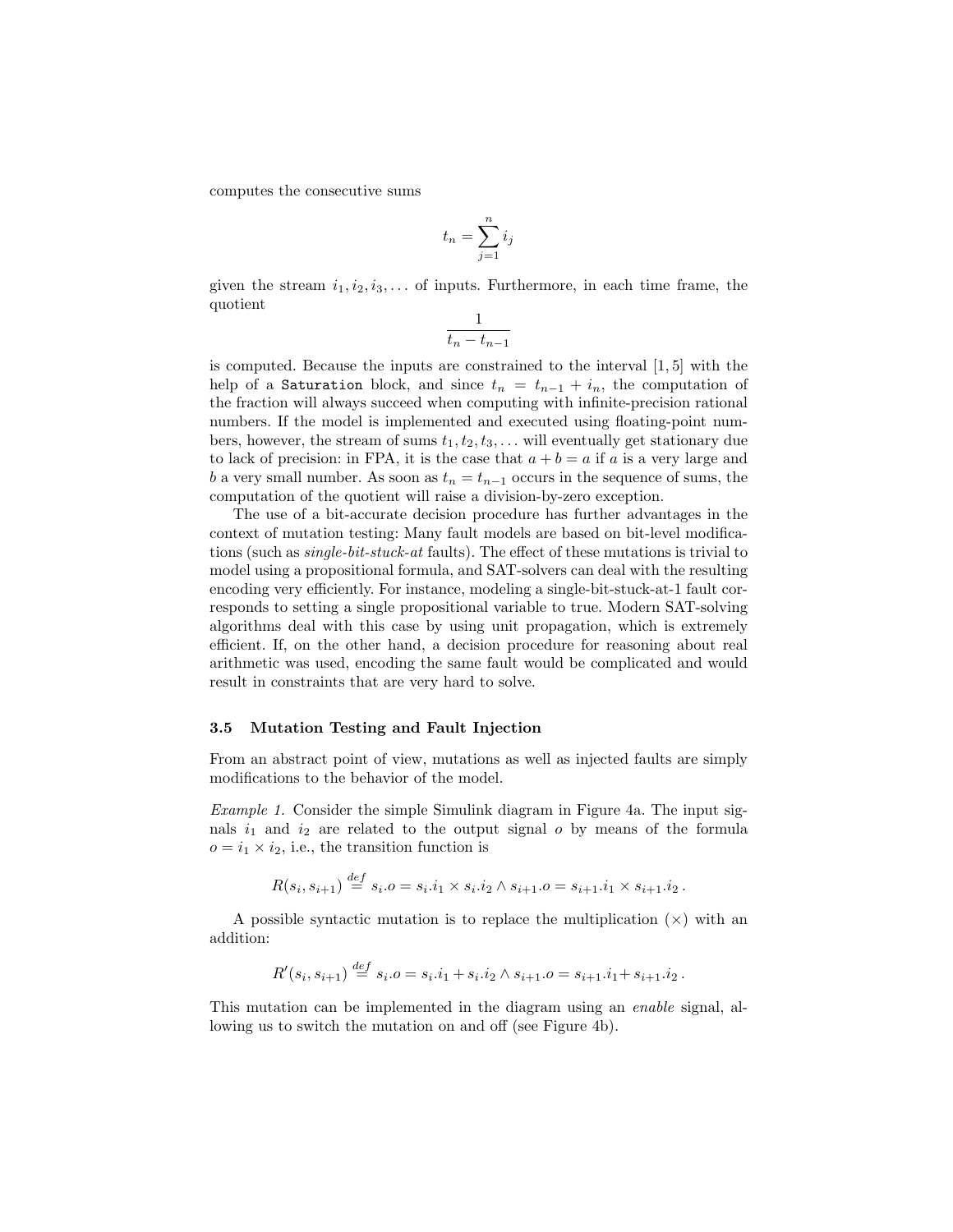

(b) A Simulink diagram with a mutation

Fig. 4: A simple Simulink program and its mutation

In our formalism, such a modification can be modeled by replacing the transition relation R of our model M' with a slightly modified transition relation  $R'$ (and possibly a modified condition  $I'$  for the initial state). The faults introduced into the system may be either permanent, transient, or intermittent (i.e., occur repeatedly). The former case can be simply modeled by permanently altering the transition relation  $R$ , and applying the resulting relation  $R'$  in each step:

$$
\underbrace{I'(s_0) \wedge R'(s_0,s_1) \wedge R'(s_1,s_2) \wedge R'(s_2,s_3) \wedge R'(s_3,s_4)}_{\text{permanent fault}} \wedge \dots
$$

To model transient or intermittent faults, we have to take the temporal aspect into account, i.e., the alteration becomes only effective at certain points in time. Accordingly, a typical execution satisfies the following constraint:

$$
I(s_0) \wedge R(s_0,s_1) \wedge R(s_1,s_2) \wedge \underbrace{R'(s_2,s_3)}_{\text{intermittent fault}} \wedge R(s_3,s_4) \wedge \ldots
$$

Transient or intermittent faults can be modeled by referring to a global timer. Let  $R'$  be a transition function with a permanently enabled mutation. Furthermore, given a state  $s_i$ , let  $s_i.t$  denote a signal tracking progression of time during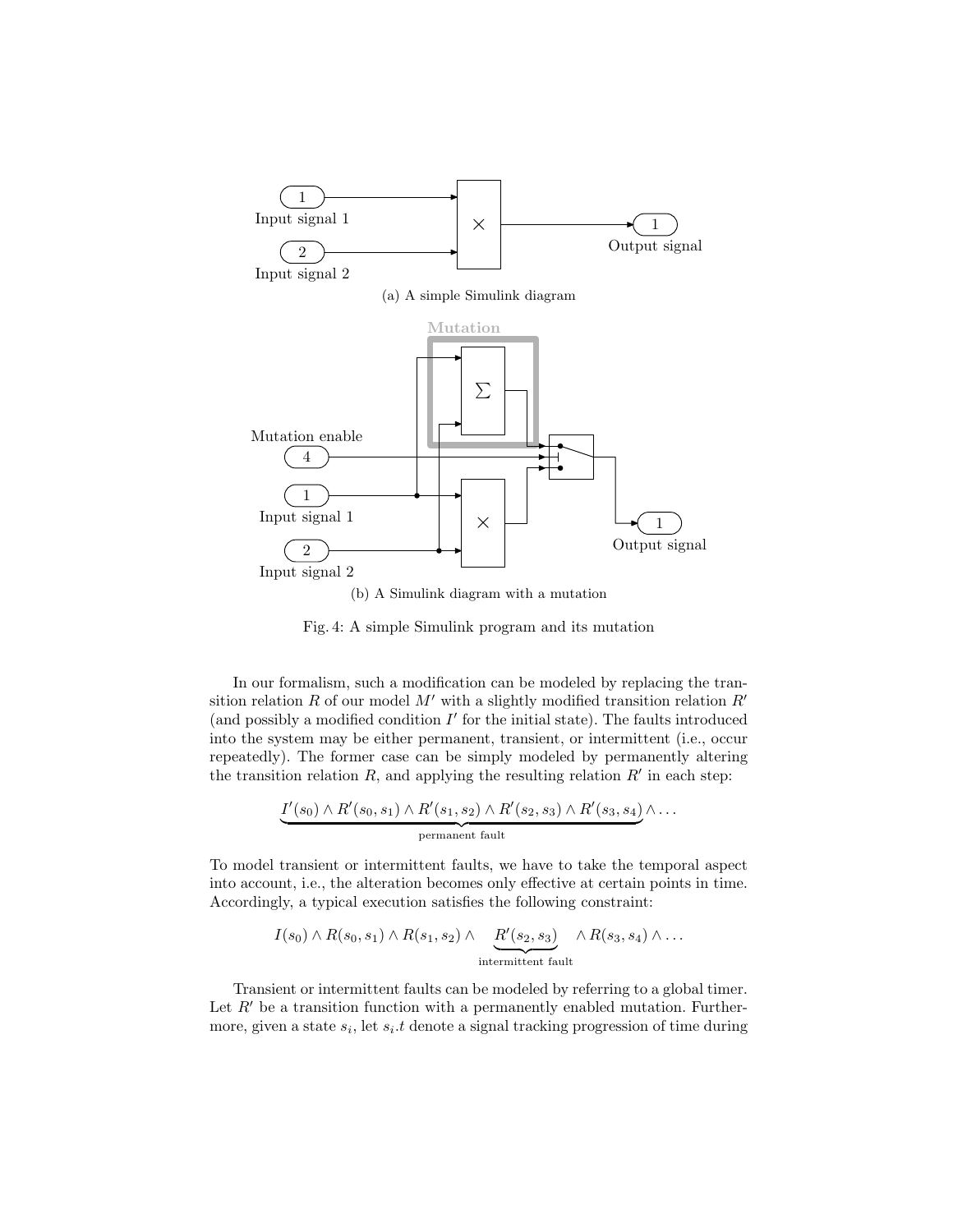the execution. A transition function  $R''$  with an intermittent fault occurring every c execution steps can be modeled as

$$
R''(s_i, s_{i+1}) \stackrel{def}{=} \begin{cases} R'(s_i, s_{i+1}) & \text{if } (s_i.t = 0 \mod c) \\ R(s_i, s_{i+1}) & \text{if } (s_i.t \neq 0 \mod c) \end{cases}
$$

.

Mutations are small syntactic changes of the model, whereas simulated hardware faults require semantic changes to the model that reflect physical faults of the system as accurately as possible. Conceptually, however, there is no difference when it comes to their integration into the transition relation: The implementation of faults in the model M requires syntactic changes to M.

Depending on the extent of these modifications, the resulting error may not be immediately observable, i.e., it is not necessarily the case that

$$
s_0.i = s'_0.i \land R(s_0, s_1) \land R'(s'_0, s'_1) \Longrightarrow s_1.o \neq s'_1.o
$$

holds. Even though  $s_1$  differs from  $s'_1$ , the outputs  $s_1.o$  and  $s'_1.o$  may be indistinguishable: the modification of  $R$  may not necessarily have an (immediate) impact on the observable behavior. Intuitively, a test case is "good" if it yields a different outcome for  $M$  and  $M'$ . In mutation testing, the term weak mutation testing refers to the condition that the test cases should cause different program states for the mutant and the original model. In the case that the affected part of the state is not observable, this condition is not sufficient for our purpose. Strong mutation testing refers to the case where the error propagates to the output of the model and is caught by an appropriate test case. In dependable systems, this notion may be too strong, since redundant systems may tolerate a certain number of faults. Note that this case can be detected using a complete model checking technique or  $k$ -induction. A brief outline of these techniques is provided in Section 5.1.

#### 3.6 Generating Test Cases

One way of generating test cases that detect a mutation is to find a satisfying assignment to Formula (1). Such a satisfying assignment provides the inputs that yield a different output sequence during the first k steps and, provided the observable behaviors of the two models  $M$  and  $M'$  are not fully equivalent, such a solution must exist for some k.

Encoding Combinations of Faults Assume that the objective is to generate a test suite that detects single faults (or mutations). The naïve approach to create such a test suite is to generate a new model  $M'$  for each conceivable fault or mutation and to generate an instance of Formula (1) for each pair of models  $M$  and  $M'$ . In practice, this approach is very wasteful, since modern satisfiability checkers such as MiniSAT [27] are able to solve problem instances incrementally. Encoding  $M'$  in a way such that faults or mutations can be activated or deactivated by adding constraints to the formula allows the SAT solver to (partially) reuse the information it has already derived.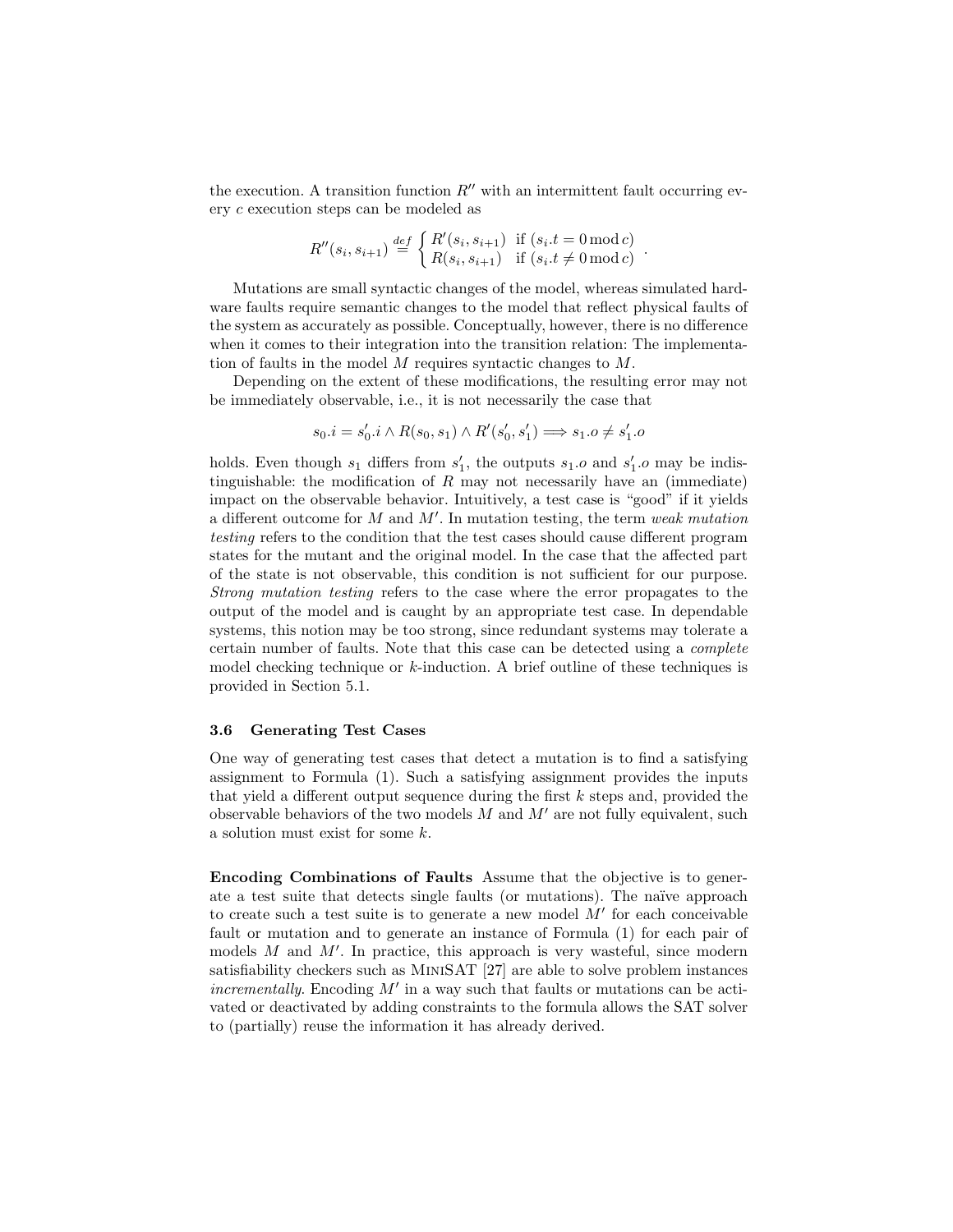Therefore, we propose to generate a modified model  $M'$  that contains all faults and mutations for which we want to generate test cases. We use the same idea as in Figure 4b and introduce a Boolean flag f for each modification that allows us to activate (deactivate) the respective fault/mutation by setting  $f$  to true (false). Assume that  $R$  is the transition relation of the original model  $M$ and that  $R'_i$  is the transition relation of the model  $M'_i$  that contains the  $i^{th}$  of the *n* modifications in question. We define the model  $R_{\mu}$  as follows:

$$
R_{\mu}(s_0, s_1, f^1, \dots, f^n) := \begin{cases} R(s_0, s_1) & \text{if } \bigvee_{i=1}^n f^i = \mathsf{F} \\ R'_1(s_0, s_1) & \text{if } f^1 = \mathsf{T} \wedge \left( \bigvee_{i=2}^n f^i \right) = \mathsf{F} \\ R'_2(s_0, s_1) & \text{if } f^2 = \mathsf{T} \wedge f^1 = \mathsf{F} \wedge \left( \bigvee_{i=3}^n f^i \right) = \mathsf{F} \\ \vdots \\ R'_n(s_0, s_1) & \text{if } f^n = \mathsf{T} \wedge \left( \bigvee_{i=1}^{n-1} f^i \right) = \mathsf{F} \end{cases} \tag{2}
$$

We use  $M_{\mu}$  to denote the model with the transition relation  $R_{\mu}$ .

Given the resulting transition relation  $R_{\mu}$  (as defined in (2)) we can construct an instance of Formula (1). A fault in the modified model  $M_{\mu}$  can be triggered by adding a constraint of the form

$$
F^j := f^j \wedge \bigwedge_{0 < i \le n, i \ne j} f^i \,. \tag{3}
$$

Example 2. Figure 5 shows a mutation and a fault injected into the Simulink diagram in Figure 4a. The first diagram shows the implementation of a signalstuck-at-0 fault. The diagram below combines this fault and the mutation in Figure 4b into one model. The model provides two flags allowing us to trigger the mutations.

The decision procedure of Cbmc, the model checker which our test case generation tool Cover is based on, performs bit-level accurate reasoning by transforming the instance of Formula (1) into an equi-satisfiable propositional formula  $EQ_k$  in Conjunctive Normal Form<sup>4</sup> (CNF). This formula is then handed over to the satisfiability checker MiniSAT [27]. The decision process of MiniSAT is incremental, i.e., it allows

- to add additional clauses, and
- to add or remove a constraint  $F^j$  of the form described in (3)

without reinitializing the solver, meaning that the solver can reuse intermediate results if it has to solve similar problem instances.

Let  $EQ_k$  denote the CNF of the instance of Equation (1) derived from the models M and  $M_{\mu}$ . We can generate a test suite covering all n mutations in question by iteratively computing satisfiable assignments to

$$
EQ_k \wedge F^i, \quad i \in \{1, \dots, n\} \,. \tag{4}
$$

<sup>4</sup> A propositional formula in conjunctive normal form is a conjunction of disjunctions of literals, where a literal l is a propositional variable or its negation (e.g.,  $a$  or  $\neg a$ ). A clause is a disjunction of literals.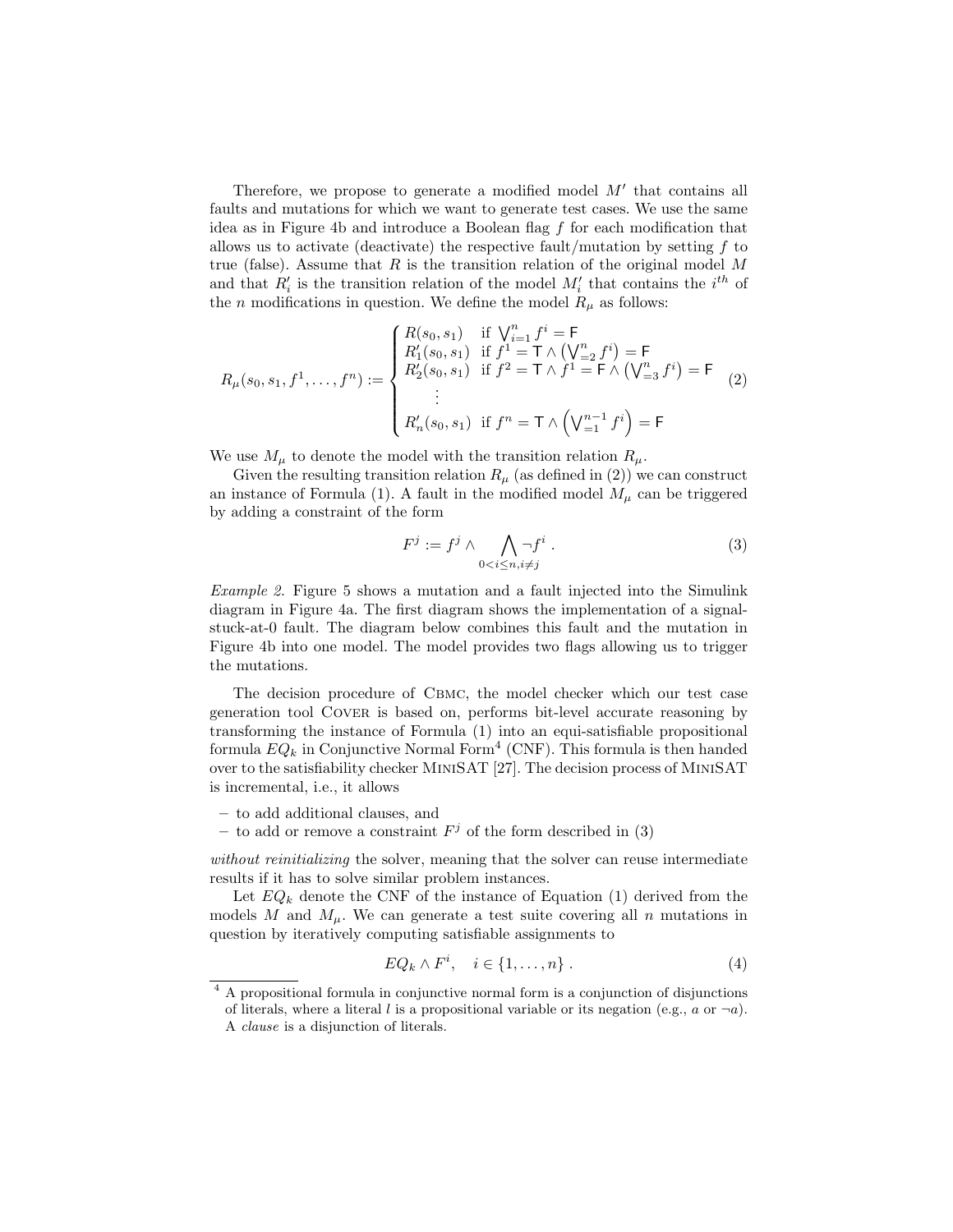

(b) The fault and the mutation from Figure 4b combined in one model

Fig. 5: Mutations and Faults injected into a simple Simulink model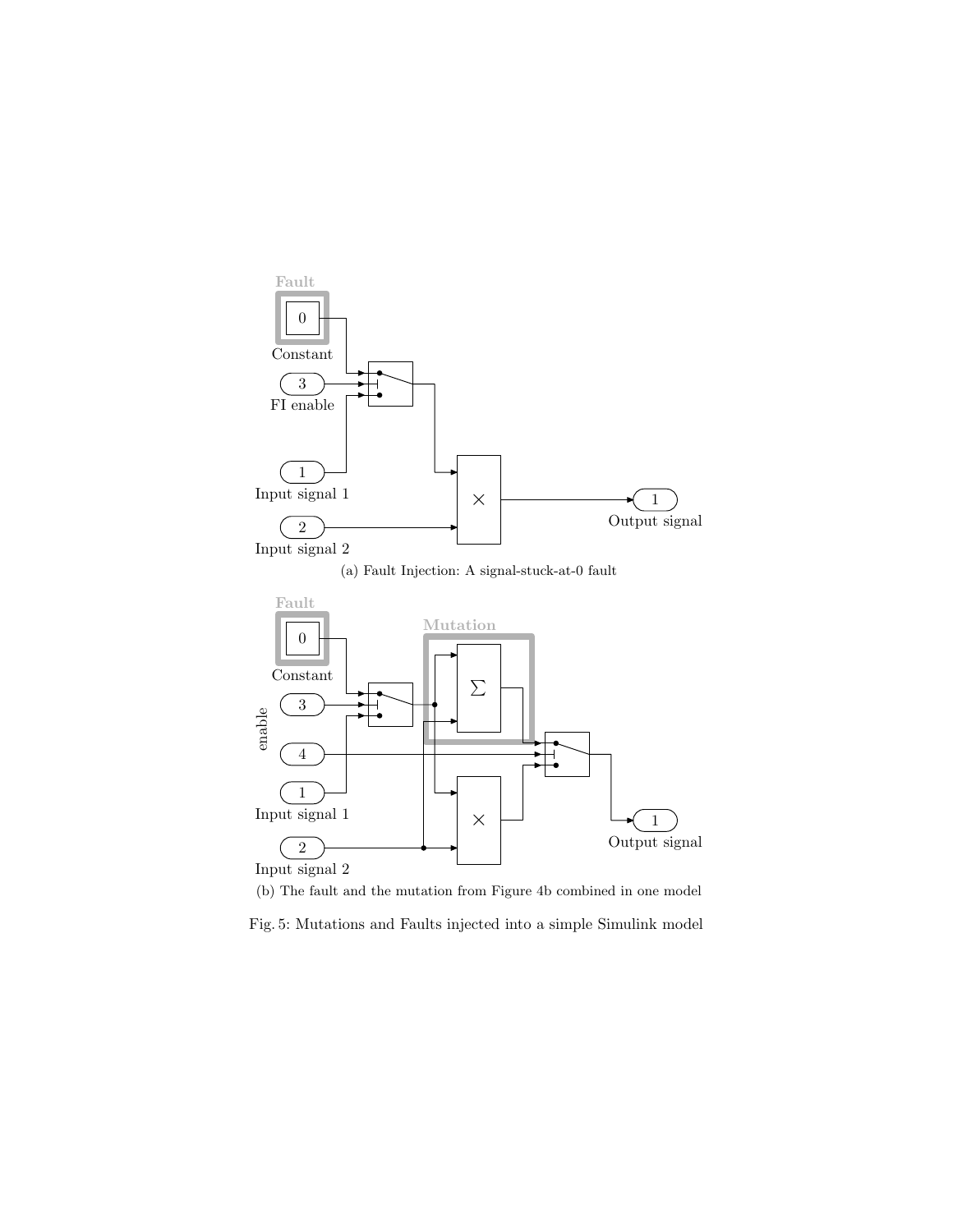We say that a test case t *independently* covers a mutation if it corresponds to a satisfying assignment of  $(4)$  for that mutation i. If each of the instances of Formula  $(4)$  has a solution, we obtain n (not necessarily different) test cases that cover all mutations injected into the model  $M_{\mu}$ .

# 4 Generating Test-Cases for Many Mutations

In this section, we propose an optimisation of the mutation-based test-case generation approach discussed in Section 3.

### 4.1 Finding an Efficient and Sufficient Test-Suite

The technique described in Section 3.6 uses a SAT-solver to extract  $n$  test cases from Formula (4), each of which corresponds to one mutation. If the number of mutations  $(n)$  is large, this may lead to an equally large number of test cases. These test-cases are computationally expensive to generate and time-consuming to execute. Therefore, it is desirable to minimize the size of the test-suite.

Example 3. Consider the Simulink diagrams in Figures 4a, 4b, and 5. Assume that we use the model in Figure 5b to generate a test case. Consider the test case  $s.i<sub>1</sub> = 1.2$  and  $s.i<sub>2</sub> = 23.4$ . The following table lists the observable outputs of the model for all possible combinations of enable flags:

| Input signal 1 Input signal 2 Fault Mutation Output |      |               |               |       |
|-----------------------------------------------------|------|---------------|---------------|-------|
| 1.2                                                 | 23.4 | off           | off           | 28.08 |
| 1.2                                                 | 23.4 | <sub>on</sub> | $\alpha$      | 0.0   |
| 1.2                                                 | 23.4 | $\alpha$      | lon           | 24.6  |
| 1 ດ                                                 | 23.4 | οn            | <sub>on</sub> | 23.4  |

This test case is sufficient to detect the syntactic mutation, the signal-stuck-at-0 fault, as well as the combination of these modifications.

The observation in Example 3 suggests that it is not strictly necessary to generate a separate test case for each single modification. In the setting presented in Example 3, the test vector  $t = \{i_1 \mapsto 1.2, i_2 \mapsto 23.4\}$  can be obtained from the model in which both modifications are enabled. This can be achieved by generalizing the constraint  $F^j$  (see (3)) accordingly, i.e., for a set T of indices corresponding to mutations or faults

$$
F^T := \bigwedge_{0 < i \le n} \left( (i \in T) \Rightarrow f^i \right) \land \left( (i \notin T) \Rightarrow \neg f^i \right) . \tag{5}
$$

Notably, t is sufficient to cover the fault and the mutation independently.

It follows that it is possible that a test-case t derived from a model  $M_{\mu}$ with a combination of several mutations  $\{\nu_1, \nu_2, \ldots\}$  detects the independent mutations, too. This can be efficiently checked by evaluating the behavior of the mutated models  $M_{\nu_1}, M_{\nu_2}, \ldots$  for the input defined by the test-vector t. The execution of a given test-case on a model is very efficient compared to the model checking-based computation of a new test-vector for  $M_{\nu_i}$ .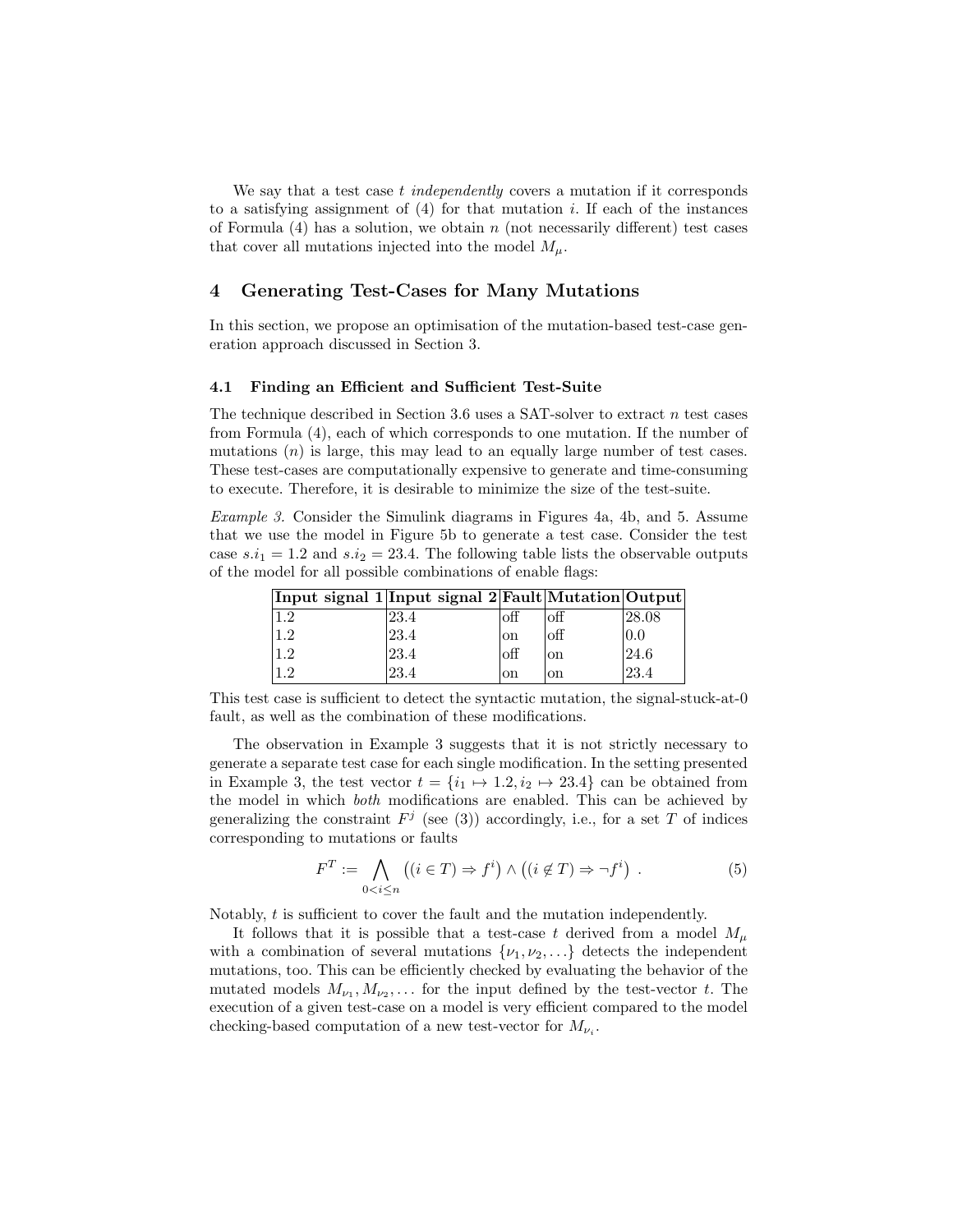Example 4. We continue working in the setting of Example 4. Consider the test case  $s.i_1 = 0.0$  and  $s.i_2 = 23.4$ . We can compute the outcome for all different models for this input by simply executing the test cases:

|     | Input signal 1 Input signal 2 Fault Mutation Output |               |      |               |
|-----|-----------------------------------------------------|---------------|------|---------------|
| 0.0 | 23.4                                                | оff           | off  |               |
| 0.0 | 123.4                                               | <sub>on</sub> | off  | $0.0^{\circ}$ |
| 0.0 | 23.4                                                | $\alpha$      | lon  | 23.4          |
| 0.0 | 23.4                                                | <sub>on</sub> | lon. | 23.4          |

This test case is sufficient to detect the combination of the syntactic mutation and the injected signal-stuck-at-0 fault, as well as the single syntactic mutation. However, it fails to detect the signal-stuck-at-0 fault.

Example 4 shows that it is not always the case that a test-case that detects a combination of mutations and faults also covers each mutation independently. While we have found a test vector  $t = \{i_1 \mapsto 0.0, i_2 \mapsto 23.4\}$  which "kills" the mutation, the same test vector fails to cover the fault. We are forced to generate an additional test case for the injected fault, which can be achieved by deactivating the enable flag for the fault and starting another incremental run of the SAT solver.

We propose to analyze the model systematically, starting with a set of mutations T. The corresponding algorithm is outlined in Figure 6. We generate a test case which covers this set of mutations  $T$  and check whether it independently covers the single elements of  $T$ . The advantage of the algorithm is that it is possible to prune entire subsets of mutations if  $C$  in step  $\mathcal D$  is non-empty. If this is not the case, we have to split  $T$  recursively. In the worst case, we still require  $n$  test-cases to cover all  $n$  mutations.

| <b>Input:</b> A model and a set of mutations T                                                                                                                                                                                                                                                                                                                                                                                                                                                                                                                                                     |  |  |  |  |
|----------------------------------------------------------------------------------------------------------------------------------------------------------------------------------------------------------------------------------------------------------------------------------------------------------------------------------------------------------------------------------------------------------------------------------------------------------------------------------------------------------------------------------------------------------------------------------------------------|--|--|--|--|
| <b>Output:</b> A test-suite S covering the mutations in $T$ .                                                                                                                                                                                                                                                                                                                                                                                                                                                                                                                                      |  |  |  |  |
| $\mathcal{D}$ If $T = \emptyset$ , terminate.<br>2 Compute a test case t satisfying $EQ_k \wedge F^T$ (as defined in (5)).<br>$(C = \emptyset$ if there is no such t).<br>$\mathcal{F}$ Let $C \subseteq T$ be the set of mutations independently covered by t:<br><b>O</b> If $C \neq \emptyset$ , let $T := T \setminus C$ . Add t to the test suite and proceed to $\mathbb{O}$ .<br><b>2</b> If $C = \emptyset$ , partition T into $T_1$ and $T_2$ s.t. $T = T_1 \cup T_2$ , and $T_1 \cap T_2 = \emptyset$ .<br>Call the algorithm recursively with $T := T_1$ and $T := T_2$ , respectively. |  |  |  |  |
|                                                                                                                                                                                                                                                                                                                                                                                                                                                                                                                                                                                                    |  |  |  |  |

Fig. 6: An algorithm for systematic test-case generation.

The success or failure of this approach depends inherently on the structure of the mutations and the model M. In the following, let  $\nu_1$  and  $\nu_2$  be two mutations for M. Furthermore, let  $s_0, \ldots, s_n$  be an execution trace of M, and  $s'_0, \ldots, s'_n$  be an execution trace of M with both mutations enabled.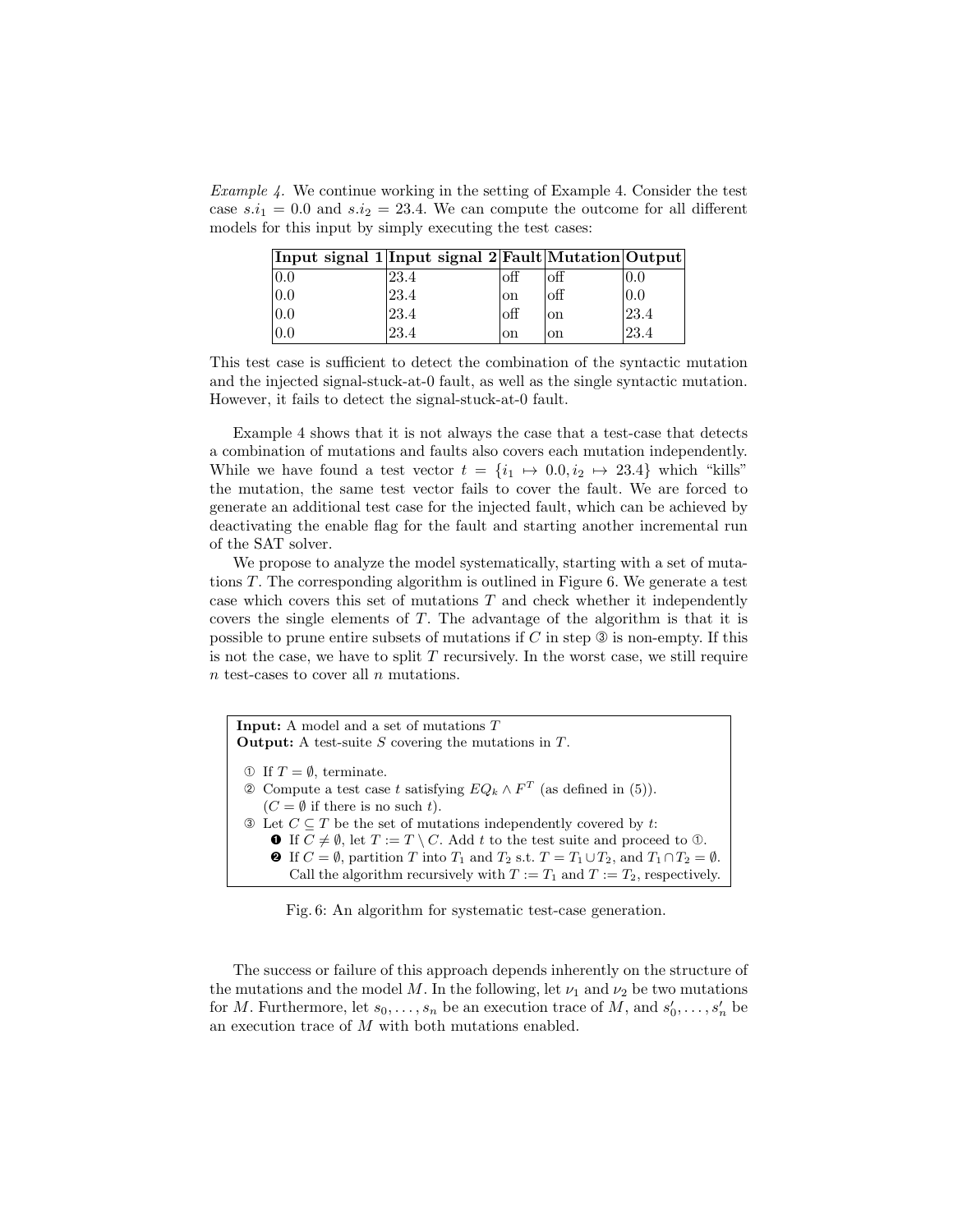Assume that  $\nu_1$  and  $\nu_2$  affect different output signals, i.e., given a fixed input sequence  $s_0$ .*i*, ...  $s_n$ .*i*, the set of signals changed by activating the mutation  $\nu_1$ is disjoint from the set of signals changed by enabling the mutation  $\nu_2$ . Then, we can increase the chance of finding a test case that covers both mutations independently by trying to maximize the difference between  $s_0 \ldots s_n \ldots$  and  $s'_0.0, \ldots s'_n.0.$ 

Unfortunately, such an independence cannot be assumed in general, since there may be a mutual influence between mutations. In particular, two mutations may cancel each other out. Checking whether two mutations are independent in the sense explained above is computationally as expensive as model checking and therefore not a feasible strategy.

# 5 Detecting Non-Observability of Mutations

In traditional mutation-based testing, the difficulty to identify mutations without observable effect on the system outputs is known to be one of the main obstacles. Assume that one instance  $EQ_k \wedge F^c$  of (4) (with  $i = c$ ) is unsatisfiable. This indicates that the injected fault corresponding to  $f^c$  (see Formula (2)) does not result in an error that propagates to an observable output within  $k$  steps. There are two possible reasons for this phenomenon:

- 1. The bound k is not sufficiently large to reveal the error.
- 2. The model contains redundancy and the injected fault does not result in an observable change of its behavior. We say that the model tolerates the fault. The mutant is an *equivalent mutant*.

A complete model checking algorithm can distinguish both cases. The first case can be addressed by simply increasing the bound  $k$ . In the second case, the mutation is not strong enough to have any impact on the observable behavior of the model and the model checking tool provides a proof for the equivalence of the mutated and original model. This concept is explained in the following subsection.

### 5.1 Model Checking, Induction, and Invariants

BMC is only capable of providing a guarantee that a property P is not violated within at most  $k$  execution steps. In this section, we briefly discuss two techniques to lift this restriction: k-induction [28] and finding invariants by means of fixedpoint detection [1].

k-Induction. This technique generalizes the standard induction principle, and has been used before for test-vector generation for Simulink models [2]. The base case is established by means of BMC. The following equation holds if and only if the property  $P$  is not violated in the first  $k$  execution steps:

$$
I(s_0) \wedge \bigwedge_{i=0}^{k-1} R(s_i, s_{i+1}) \wedge \bigwedge_{i=0}^{k} P(s_i)
$$
 (6)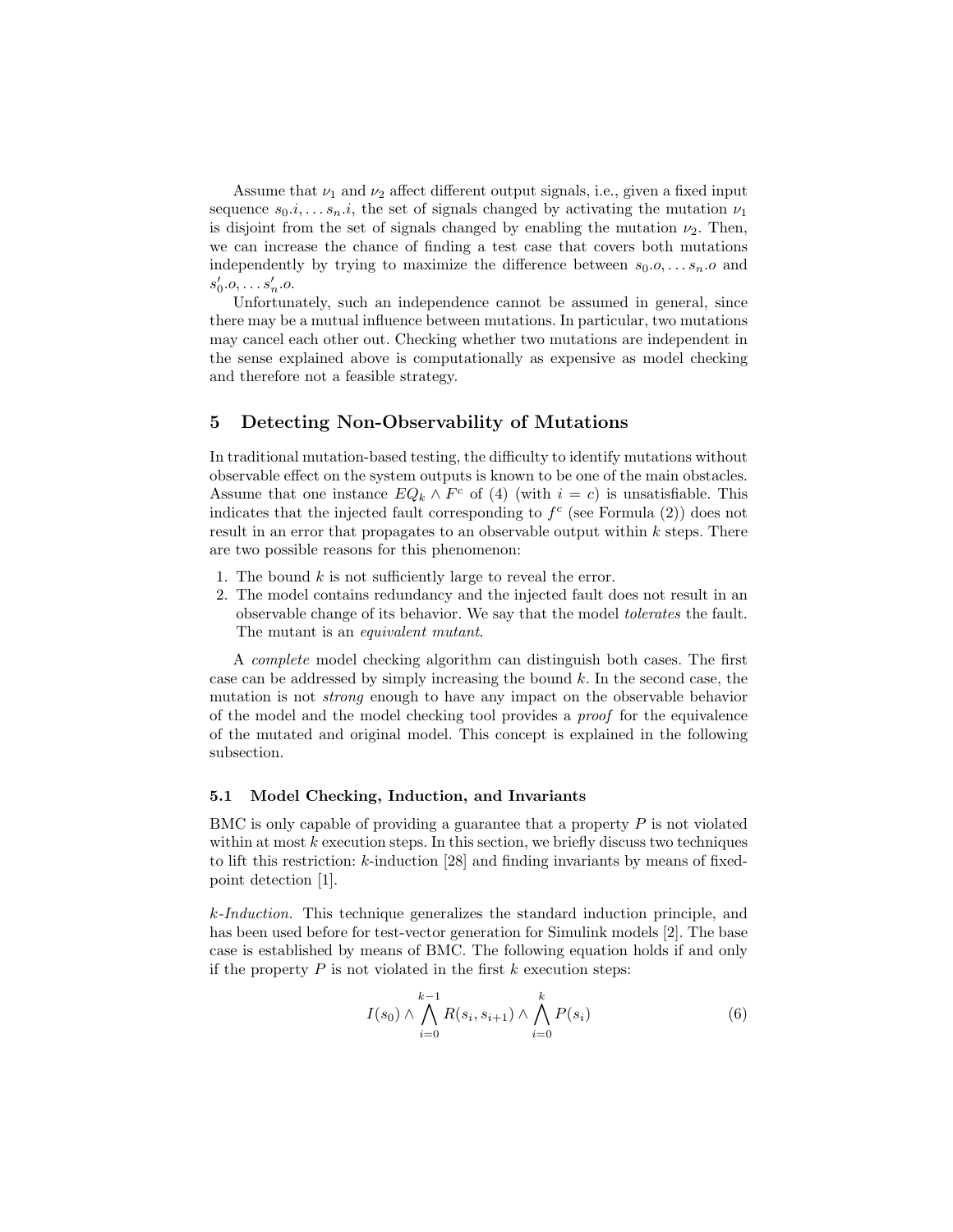If the base case  $(6)$  holds, the technique proceeds to show by induction that P holds for any arbitrary  $k \in \mathbb{N}$ :

$$
\left(\bigwedge_{i=0}^{k} R(s_i, s_{i+1}) \land \bigwedge_{j=0}^{k} P(s_j)\right) \Rightarrow P(s_{k+1})\tag{7}
$$

Formula (6) in combination with (7) implies that the sequence of states can be extended to a path of arbitrary length without ever violating  $P$ . Thus, if we can find a k for which the conjunction of  $(6)$  and  $(7)$  holds, then the model is safe.

To check whether this conjunction holds for a given  $k$ , we rely on efficient decision procedures (SAT solvers such as [27], in particular). Let  $G = (6) \wedge (7)$ . If G holds, modern decision procedures are able to generate a proof. In our setting, a proof is a directed acyclic graph  $(V, E, \ell)$ , where V is a set of vertices, E is a set of edges, and  $\ell$  is a labeling function. Each initial vertex v has in-degree 0 and  $\ell(v)$  is an axiom or a sub-conjunct of G. Each internal vertex has in-degree m,  $m > 1$ . The label of each inner node w is derived from the labels of its predecessors  $\{v_1, \ldots, v_m\}$  by means of a deduction rule  $\ell(v_1), \ldots, \ell(v_m) \vdash \ell(w)$ . The final vertex u has out-degree 0 and  $\ell(u)$  is the conclusion of the proof. SAT solvers typically generate proofs that  $\neg G$  is unsatisfiable, that is, the conclusion is F.

Fixed-Points and Invariants. For finite-state systems, iterating the transition function until no new states are found is a viable verification technique, known as fixed-point detection. This technique relies on an efficient symbolic representation of sets of states such as binary decision diagrams [29]. The following recursive equations are iterated until  $S_i = S_{i+1}$ :

$$
S_0 = \{s_0 | I(s_0)\}, \quad S_{i+1} = S_i \cup \{s_{i+1} | s_i \in S_i \land R(s_i, s_{i+1})\}
$$
(8)

Let J be a symbolic representation of the final  $S_i$  in this sequence. Then J is an inductive invariant, i.e., it holds that

$$
I(s_0) \Rightarrow J(s_0), \quad \text{and} \quad J(s_i) \wedge R(s_i, s_{i+1}) \Rightarrow J(s_{i+1}). \tag{9}
$$

A popular technique to find invariants is the over-approximation of the set of safe states by means of Craig interpolation [30].

### 5.2 Reusing Proofs and Invariants for Proving Unobservability

Proof Analysis. The techniques presented in this section are based on work recently presented by Purandare et al. [31]. Consider a system M and a mutated system  $M_o$  in which all the mutations are introduced, but disabled using  $F^{\emptyset}$ , i.e.  $\forall i. \neg f^i$ . Thus, M and  $M_o$  are equivalent, i.e.  $s_i.o = s'_i.o$  at all times. The equivalence checking Formula  $(1)$  is unsatisfiable for all k. As stated in Section 5.1, k-induction is one possibility to prove equivalence of M and  $M<sub>o</sub>$ . Let T be a set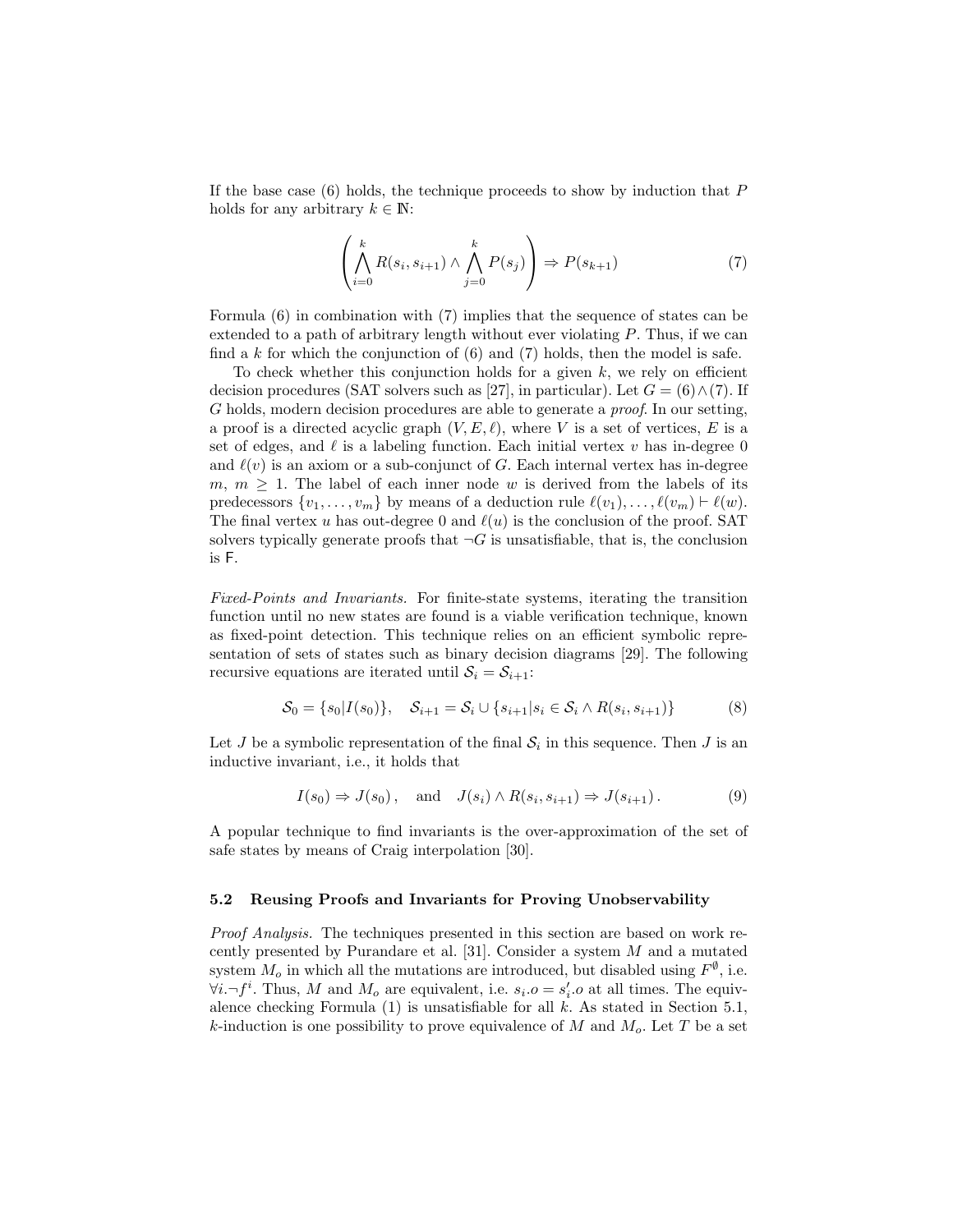of indices corresponding to all possible mutations (cf. Section 4.1). The formulae that k-induction checks to establish equivalence of  $M$  and  $M<sub>o</sub>$  are as follows:

$$
I(s_0) \land \bigwedge_{i=0}^{k-1} R(s_i, s_{i+1}) \land I'(s'_0) \land \bigwedge_{i=0}^{k-1} R'(s'_i, s'_{i+1}) \land \bigwedge_{j \in T} \neg f^j \land \bigwedge_{i=0}^k s_i.o = s'_i.o
$$
  
original model  

$$
\left( \bigwedge_{i=0}^k (R(s_i, s_{i+1}) \land R'(s'_i, s'_{i+1})) \land \bigwedge_{j \in T} \neg f^j \land \bigwedge_{j=0}^k s_j.o = s'_j.o \right) \Rightarrow s_{k+1.o} = s'_{k+1.o}
$$

$$
(10)
$$
(11)

The following theorem states that those mutations that do not appear in the final proof of  $G = (10) \wedge (11)$  checked during k-induction are non-observable [31].

**Theorem 1.** A mutation corresponding to an enabling variable  $f^j$  that does not appear in the final proof of G is unobservable.

Proof. A variable absent in the proof does not influence the conclusion of the proof. Thus, enabling a flag  $f^j$  absent in the proof does not invalidate the proof of k-inductivity and hence, does not break equivalence.

Thus, mutations absent in the proof do not need to be checked as these are unobservable.

Inductive Invariant. An inductive invariant represents a set of safe states with respect to a certain property of the model. Consider the composition of the two models M and  $M_o$  (where  $\forall i$   $(s_i \cdot i = s'_i \cdot i)$ ) and let  $\forall i$   $(s_i \cdot o = s'_i \cdot o)$  be the property in question.

**Theorem 2.** Let  $J(s, s')$  represent an invariant over the state space of the two models that warrants the equivalence of M and  $M_o$ , i.e., that  $\forall i . J(s_i, s'_i) \Rightarrow$  $(s_i.o = s'_i.o)$  holds. Furthermore, let R' be the transition function of  $M_o$ , only that the j<sup>th</sup> mutation is enabled ( $f^j = T$ ). If

$$
I(s_0) \wedge I'(s'_0) \Rightarrow J(s_0, s'_0) \text{ and}
$$
  

$$
J(s_i, s'_i) \wedge R(s_i, s_{i+1}) \wedge R'(s'_i, s'_{i+1}) \Rightarrow J(s_{i+1}, s'_{i+1})
$$

holds, then the  $j<sup>th</sup>$  mutation is unobservable.

*Proof.* The inductive invariant  $J$  is also an inductive invariant of the resulting mutated system and therefore establishes equivalence.

# 6 Conclusion

We have defined a methodology for automated test case generation for Simulink models. By formulating test coverage and goals in terms of fault models, we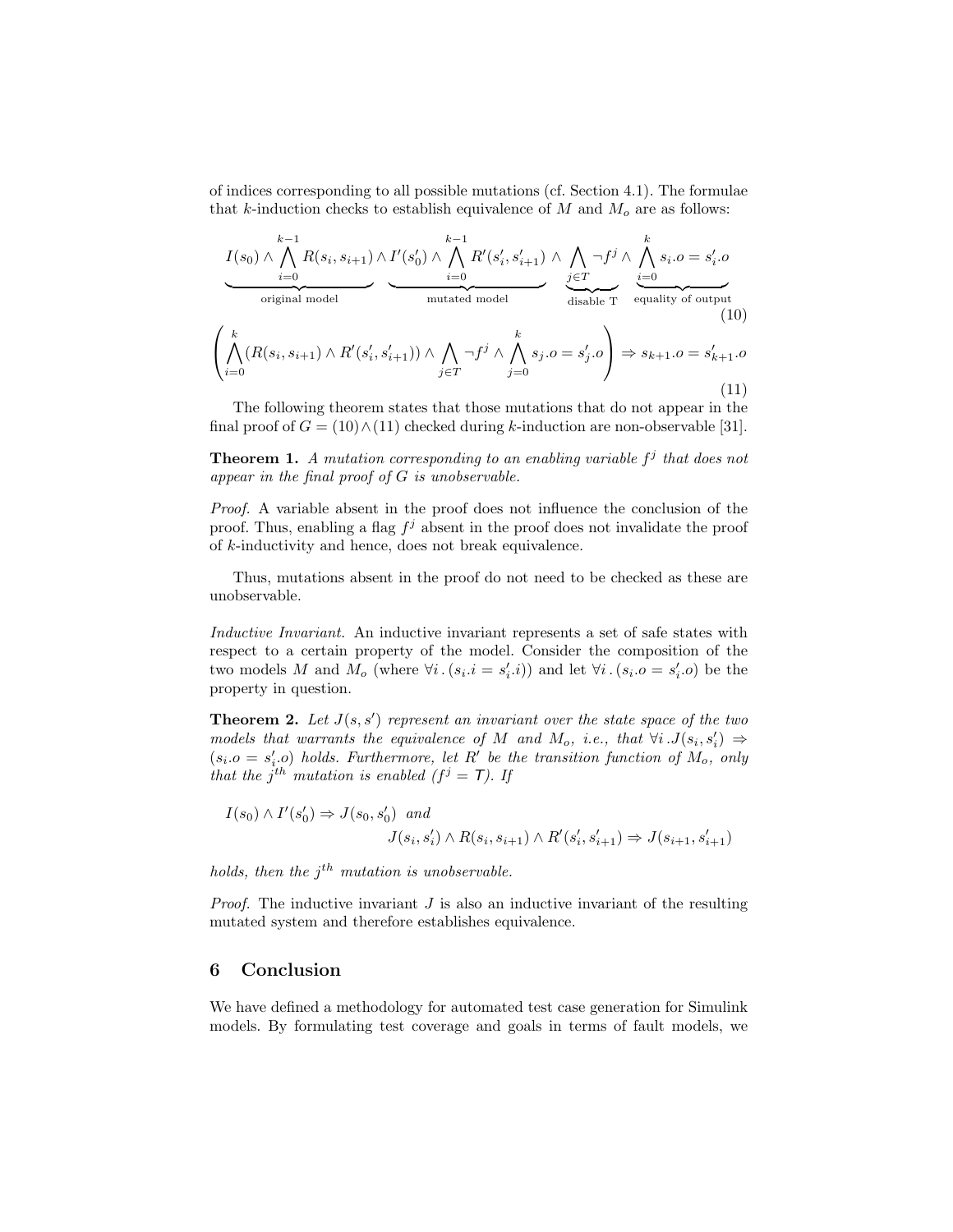achieve a flexible and general framework that subsumes standard coverage criteria and is directly related to functional and non-functional requirements specifications. The use of equivalence checking and bounded model checking makes it possible to explore the behavior of models with high precision, taking intricate details such as the actual floating-point semantics of execution platforms into account. We implemented this approach in our test-case generation tool Cover, which is based on the model checker CBMC. The evaluation of COVER on industrial case studies developed in the European projects MOGENTES and CESAR is currently in progress.

In order to handle the size of real-world Simulink models, we have introduced two main concepts to keep the complexity of test case generation manageable: a strategy to compute small test suites by maximizing the number of mutations that are covered by each test case, and techniques to efficiently detect unobservability of mutations. An experimental evaluation of both techniques is planned as future work.

# References

- 1. Clarke, E., Grumberg, O., Peled, D.: Model Checking. MIT Press (1999)
- 2. Gadkari, A., Yeolekar, A., Suresh, J., Ramesh, S., Mohalik, S., Shashidar, K.C.: AutoMOTGen: Automatic model oriented test generator for embedded control systems. In Gupta, A., Malik, S., eds.: Computer Aided Verification (CAV). Volume 5123/2008 of LNCS., Springer (2008) 204–208
- 3. Kroening, D., Clarke, E.M., Yorav, K.: Behavioral consistency of C and Verilog programs using bounded model checking. In: Design Automation Conference (DAC), ACM (2003) 368–371
- 4. Holzer, A., Schallhart, C., Tautschnig, M., Veith, H.: FShell: Systematic test case generation for dynamic analysis and measurement. In: Computer Aided Verification (CAV). Volume 5123 of LNCS., Springer (2008) 209–213
- 5. Angeletti, D., Giunchiglia, E., Narizzano, M., Puddu, A., Sabina, S.: Automatic test generation for coverage analysis using CBMC. In: Computer Aided Systems Theory (EUROCAST). Volume 5717 of LNCS., Springer (2009) 287–294
- 6. Holzer, A., Schallhart, C., Tautschnig, M., Veith, H.: Query-driven program testing. In: Verification, Model Checking and Abstract Interpretation (VMCAI). Volume 5403 of LNCS., Springer (2009) 151–166
- 7. Ball, T.: A theory of predicate-complete test coverage and generation. In: Formal Methods for Components and Objects (FMCO). Volume 3657 of LNCS., Springer (2005) 1–22
- 8. Beyer, D., Chlipala, A.J., Henzinger, T.A., Jhala, R., Majumdar, R.: Generating tests from counterexamples. In: International Conference on Software Engineering (ICSE). (2004) 326–335
- 9. Jia, Y., Harman, M.: An analysis and survey of the development of mutation testing. IEEE Transactions on Software Engineering (TSE) (2010)
- 10. Kupferman, O., Li, W., Seshia, S.A.: A theory of mutations with applications to vacuity, coverage, and fault tolerance. In: Formal Methods in Computer-Aided Design (FMCAD), IEEE (2008) 1–9
- 11. Ruthruff, J.R., Burnett, M.M., Rothermel, G.: Interactive fault localization techniques in a spreadsheet environment. IEEE Transactions on Software Engineering (TSE) 32 (2006) 213–239